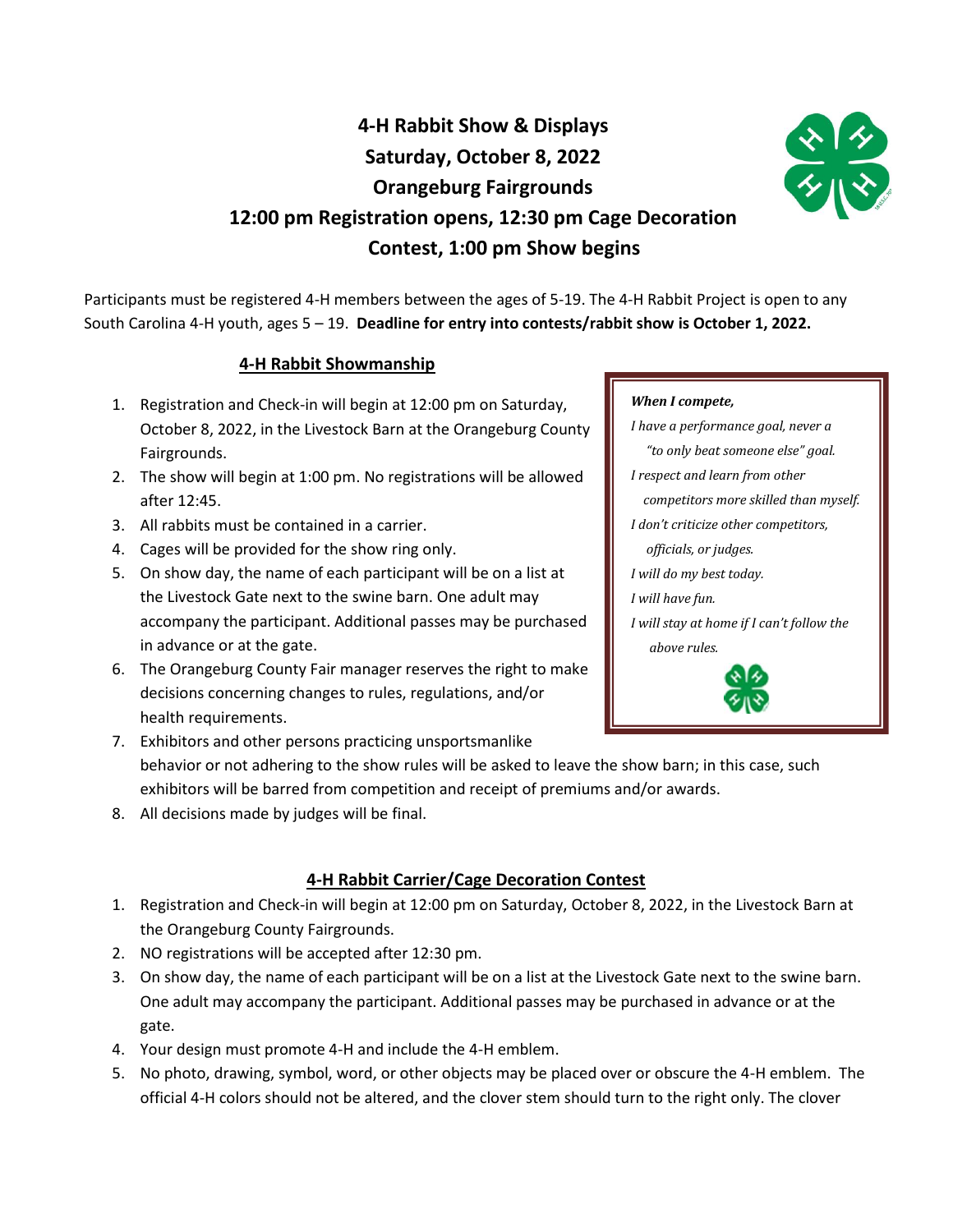should not be slanted. For more information about the correct use of the 4-H clover, please review [Using the Name and Emblem.](https://www.canr.msu.edu/uploads/234/40629/Using_the_4-H_Name_and_Emblem_1.pdf)

- 6. Cage displays will be judged on theme, educational value, neatness, originality, and age appropriateness.
- 7. All decisions made by the judge will be final.
- 8. Exhibitors and other persons practicing unsportsmanlike behavior will be asked to leave the show barn; in this case, such exhibitors will be barred from competition and receipt of premiums and/or awards.

## **4-H Rabbit Poster Contest – Savannah Valley 4-H Participants Only**

- **1. All posters should be delivered to the closest Clemson Extension Office no later than October 1, 2022. No entries will be accepted after the deadline.**
- 2. The design must be original.
- 3. Posters will be judged on educational value, appearance, graphics, mechanics/artistry, legibility, use of color, overall neatness, originality, and age appropriateness.
- 4. Your poster must promote 4-H and include the 4-H emblem.
- 5. No photo, drawing, symbol, word, or other objects may be placed over or obscure the 4-H emblem. The official 4-H colors should not be altered, and the clover stem should turn to the right only. The clover should not be slanted. For more information about the correct use of the 4-H clover, please review [Using the Name and Emblem.](https://www.canr.msu.edu/uploads/234/40629/Using_the_4-H_Name_and_Emblem_1.pdf)
- 6. Posters should not contain copyrighted characters. (Ex. Marvel superheroes, Disney Characters, Snoopy, Lego, etc.)
- 7. Posters should measure at least 14 x 22 inches.
- 8. Posters may be produced by any medium such as watercolor, ink, crayon, pencil, marker, paint but cannot be 3 dimensional.
- 9. Name, address, county, age, and email address of the 4-H member should be legibly printed on the upper left corner of the back of the poster.
- 10. A 4-H member may only submit one entry.
- 11. All decisions made by the judge will be final.
- 12. Exhibitors and other persons practicing unsportsmanlike behavior will be asked to leave the show barn; in this case, such exhibitors will be barred from competition and receipt of premiums and/or awards.

#### **Deadlines:**

All Fair Entry Forms must be submitted by October 1, 2022.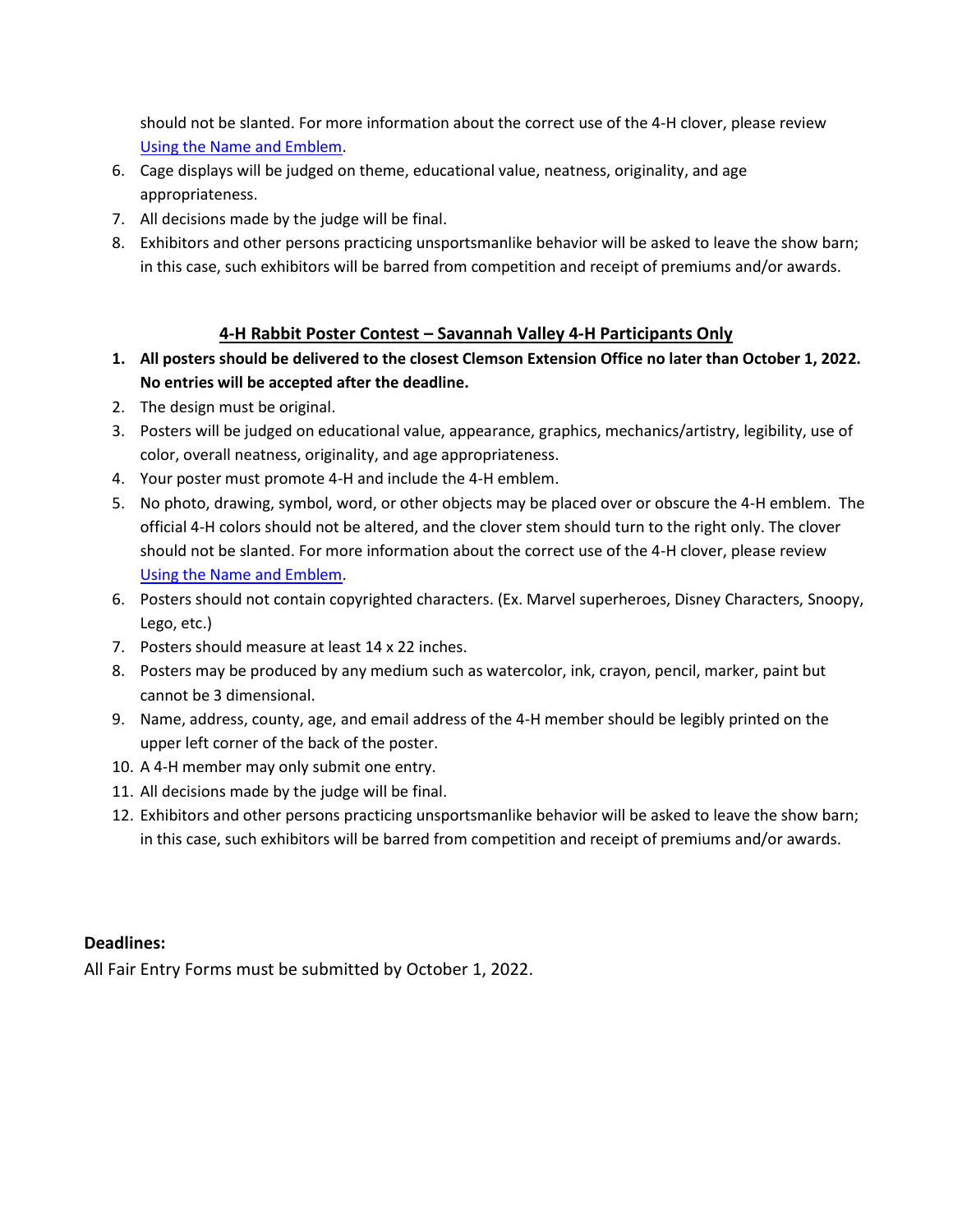

# **4-H Back Yard Rabbit Show Classes**

Classes will be divided by the age of the child as of January 1 of the current year and will be listed as follows:

Cloverbud Division: Must be age 5 and not be age 9 before January 1 of the current year. Clover Leaf Division: Must be age 9 and not age 11 before January 1 of the current year. Junior Division: Must be age 11 and not age 14 before January 1 of the current year. Senior Division: Must be age 14 and not age 19 before January 1 of the current year.

#### **Clover Bud Class (Ages 5-8):**

| 100: Cloverbud Showmanship      | Participants will receive a placement ribbon.<br>$(1st - 5th$ Place) |
|---------------------------------|----------------------------------------------------------------------|
| 110: CB Carrier/Cage Decoration | Participants will receive a placement ribbon<br>$(1st - 5th Place)$  |
| 120: Cloverbud Poster           | Participants will receive a placement ribbon<br>$(1st - 5th$ Place)  |

**Clover Leaf Class (Ages 9-10):**

| 200: Cloverleaf Showmanship     | Participants will receive a placement ribbon.<br>$(1st - 5th Place)$ |
|---------------------------------|----------------------------------------------------------------------|
| 210: CL Carrier/Cage Decoration | Participants will receive a placement ribbon.<br>$(1st - 5th Place)$ |
| 220: Cloverleaf Poster          | Participants will receive a placement ribbon.<br>$(1st - 5th Place)$ |

#### **Junior Class (Ages 11-13):**

| 300: Junior Showmanship          | Participants will receive a placement ribbon.<br>$(1st - 5th Place)$ |
|----------------------------------|----------------------------------------------------------------------|
| 310: Jr. Carrier/Cage Decoration | Participants will receive a placement ribbon.<br>$(1st - 5th Place)$ |
| 320: Junior Poster               | Participants will receive a placement ribbon.<br>$(1st - 5th Place)$ |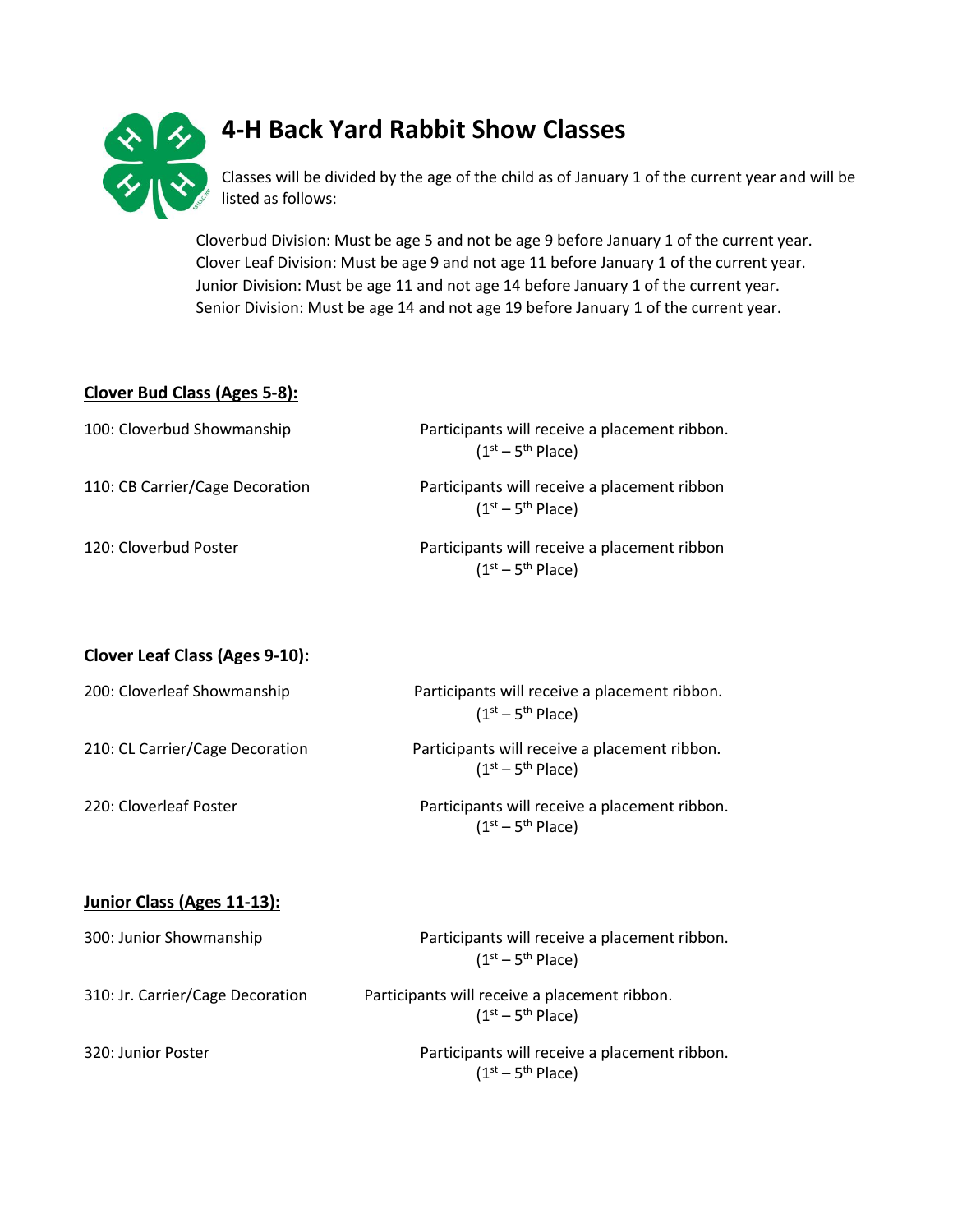### **Senior Class ( Ages 14-18):**

400: Sr. Showmanship Participants will receive a placement ribbon.  $(1<sup>st</sup> - 5<sup>th</sup>$  Place)

410: Sr. Carrier/Cage Decoration Participants will receive a placement ribbon.  $(1^{\text{st}} - 5^{\text{th}})$  Place)

420: Senior Poster **Participants will receive a placement ribbon**.  $(1<sup>st</sup> - 5<sup>th</sup>$  Place)

#### **Grand Champion**

Showmanship Grand Rosette, \$25 Carrier/Cage Decoration Grand Rosette Poster Contest Grand Rosette

#### **Reserve Champion**

Showmanship **Reserve Rosette** Carrier/ Cage Decoration Reserve Rosette Poster Contest **Reserve Rosette**